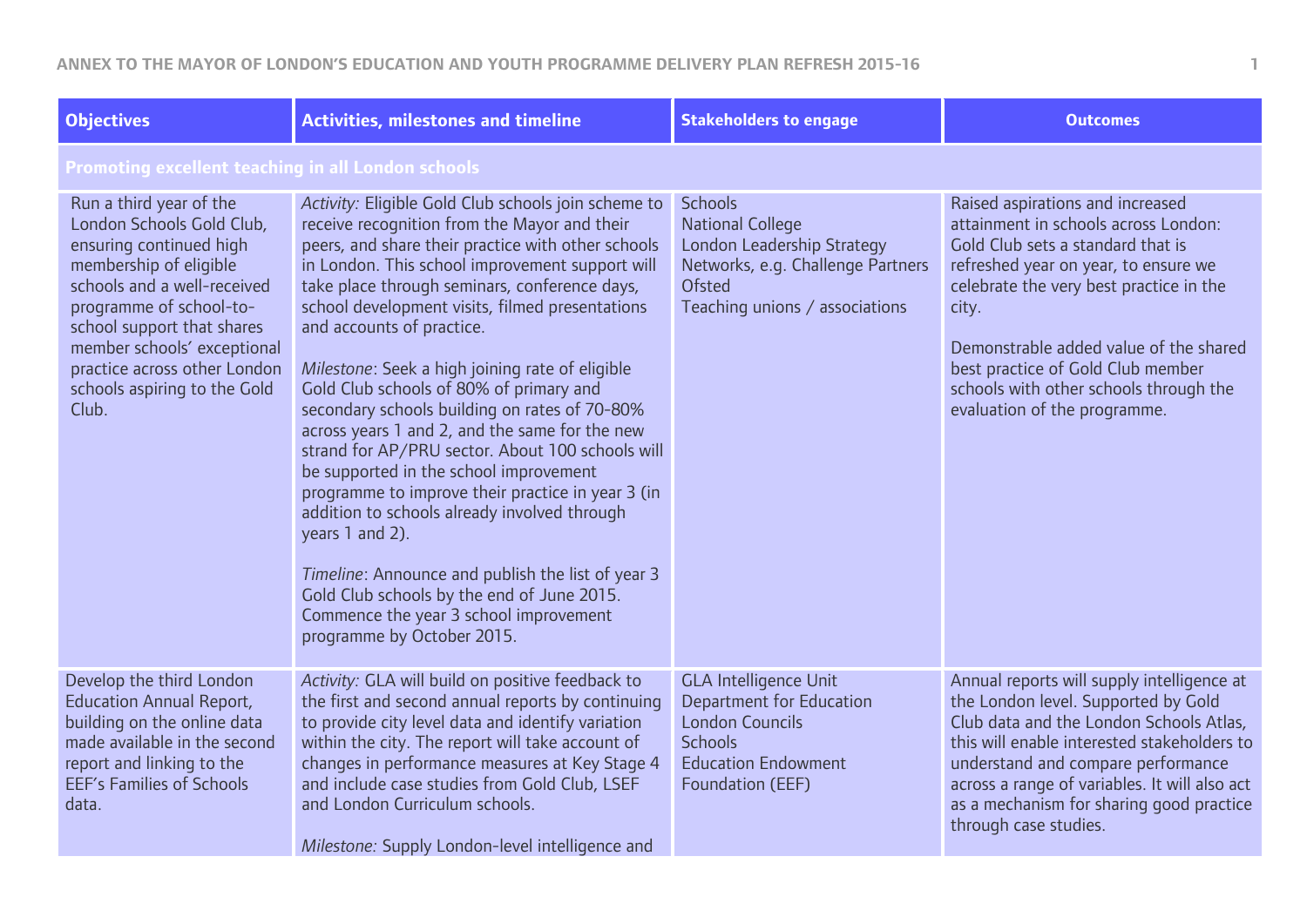|                                                                                                                                                                                                                                              | supporting case studies to demonstrate London's<br>education performance and highlight best<br>practice.<br>Timeline: Produce by the 2015 Mayor's<br><b>Education Conference.</b>                                                                                                                                                                                                                                                                                                                                                                                                                                                                 |                                                                                                                                                                                                                                                                                             | The annual report will set out the areas<br>of success and areas for improvement<br>acting as the evidence base for future<br>policy direction.                                                                                                                                                           |
|----------------------------------------------------------------------------------------------------------------------------------------------------------------------------------------------------------------------------------------------|---------------------------------------------------------------------------------------------------------------------------------------------------------------------------------------------------------------------------------------------------------------------------------------------------------------------------------------------------------------------------------------------------------------------------------------------------------------------------------------------------------------------------------------------------------------------------------------------------------------------------------------------------|---------------------------------------------------------------------------------------------------------------------------------------------------------------------------------------------------------------------------------------------------------------------------------------------|-----------------------------------------------------------------------------------------------------------------------------------------------------------------------------------------------------------------------------------------------------------------------------------------------------------|
| Deliver the third, Mayor's<br><b>Education Conference to</b><br>highlight best practice in<br>London and internationally, in<br>order to share learning,<br>facilitate debate and raise<br>aspirations among London<br>schools and colleges. | Activity: Bring successful approaches from<br>London schools and high-performing jurisdictions<br>from across the world to the attention of London<br>schools. Innovative practices, systems and<br>structures will be presented and debated to<br>challenge London's school leaders to think,<br>create and innovate.<br>Milestone: Secure high quality international, UK<br>and London speakers and a wide representation<br>of schools at all attainment levels to participate<br>in the conference by end of summer 2015.<br>Timeline: Hold the Mayor's international<br>education conference on 27 November 2015.                            | <b>Schools</b><br><b>National College</b><br>London and national education<br>institutes and foundations<br>International educationalists                                                                                                                                                   | Expansion of networks and strengthening<br>of a vision for London school<br>improvement.<br>GLA will seek feedback from participating<br>heads and teachers, to identify tangible<br>learning to be brought back to, and used<br>in, schools.<br>Opportunities for up to 400 delegates to<br>participate. |
| To deliver the programme of<br>funded projects and support,<br>evaluation and knowledge<br>mobilisation through the<br>London Schools Excellence<br>Fund (LSEF) for the benefit<br>of London Schools.                                        | Activity: Manage all the successful projects to<br>ensure they deliver their target outputs and<br>outcomes. Capture the lessons learned from<br>funded projects and embed best practice in a<br>wider dissemination programme.<br>Develop a prospectus and commission the LSEF<br>legacy programme to support the sustainability<br>and embed the good practice and resources from<br>the 2013-15 LSEF programme.<br>Milestones: Final self-evaluation reports by the<br>funded projects and overall programme meta-<br>evaluation.<br>Timeline: Projects to complete delivery by<br>September 2015 and submit final self-evaluation<br>reports. | <b>Department for Education</b><br><b>Schools</b><br>School improvement providers<br>Subject specialist organisations/<br>networks<br>Academy chains<br><b>Local Authorities</b><br><b>Ofsted</b><br>Evaluation experts<br><b>Higher Education Institutions</b><br><b>Business sponsors</b> | Support for teachers' professional<br>development to generate improvement in<br>subject knowledge and teaching<br>confidence in London schools.<br>Improvement in pupil progress and<br>attainment.<br>Wider sharing of best practice.                                                                    |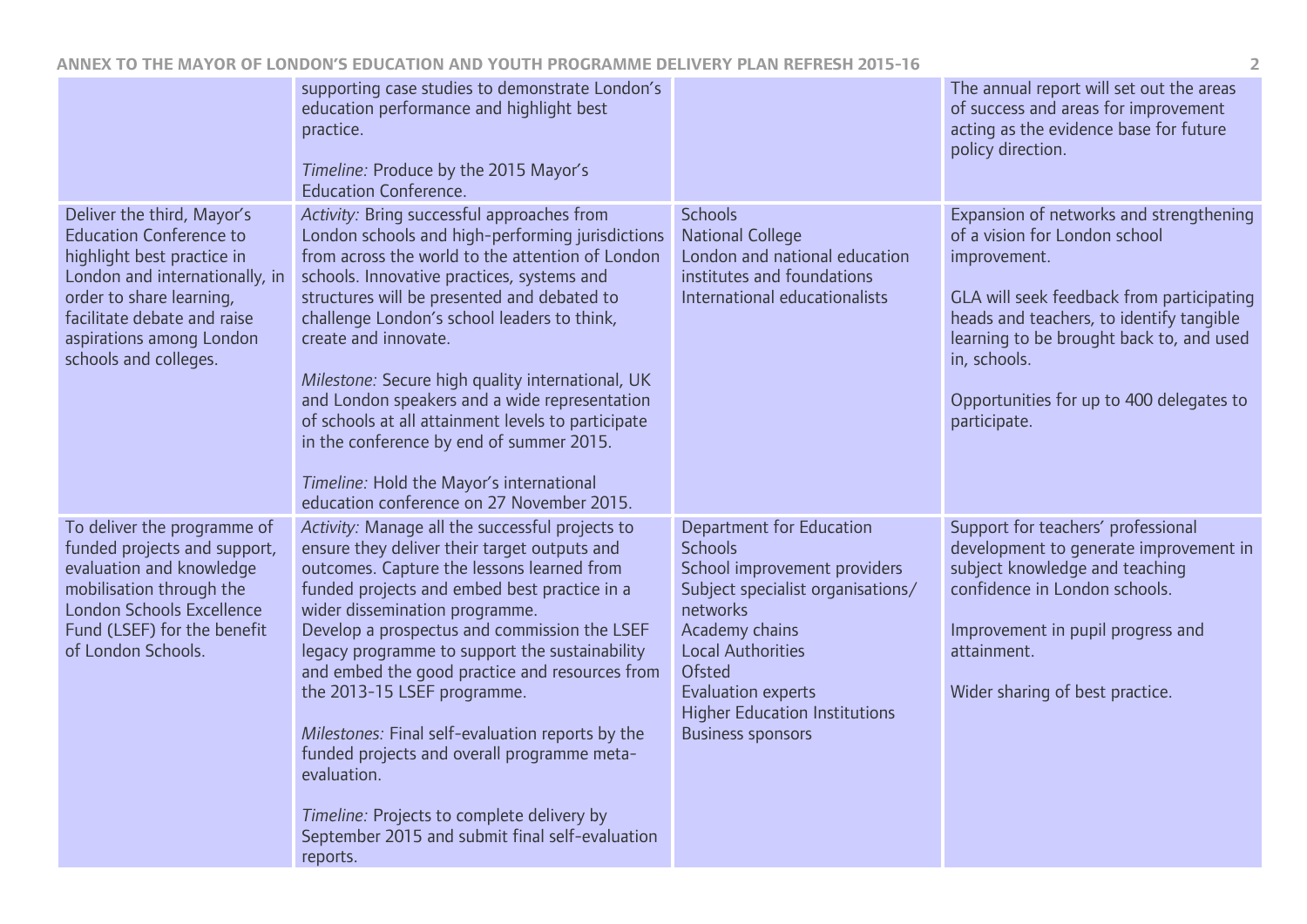|                                                                                                                                                                                                                                                                                                                | Develop and publish prospectus for LSEF legacy<br>programme in April 2015 and commission LSEF<br>legacy programme activity from summer 2015.<br>Final programme evaluation produced in<br>December 2015.                                                                                                                                                                                                                                                                                                                                                                                                                                                              |                                                                                                                                                                                                                                                   |                                                                                                                                                                                                                                                                                                                                                                                                                                                                                                                                  |
|----------------------------------------------------------------------------------------------------------------------------------------------------------------------------------------------------------------------------------------------------------------------------------------------------------------|-----------------------------------------------------------------------------------------------------------------------------------------------------------------------------------------------------------------------------------------------------------------------------------------------------------------------------------------------------------------------------------------------------------------------------------------------------------------------------------------------------------------------------------------------------------------------------------------------------------------------------------------------------------------------|---------------------------------------------------------------------------------------------------------------------------------------------------------------------------------------------------------------------------------------------------|----------------------------------------------------------------------------------------------------------------------------------------------------------------------------------------------------------------------------------------------------------------------------------------------------------------------------------------------------------------------------------------------------------------------------------------------------------------------------------------------------------------------------------|
| Support and share best<br>practice in Pupil Referral<br>Units (PRUs) and Alternative<br>Provisions (APs) through<br>facilitating a London AP/PRU<br>Network. This network will<br>highlight and explore<br>effective practice in providing<br>quality teaching and learning<br>across London-based<br>APs/PRUs | Activity: Annual AP/PRU London Network event,<br>at which teachers and senior leaders will gather<br>to highlight innovation and effective practice in<br>APs/PRUs. Provide half termly e-bulletin updates<br>to catalyse exploring innovation across a priority<br>theme in APs/PRUs.<br>Milestone: Launch London Schools Gold Club<br>AP/PRU strand in April 2015.<br>Timeline: Annual network event held in the<br>autumn term in 2015/16. Half-termly e-bulletins<br>and ongoing monitoring of twitter discussions<br>until Summer 2016.                                                                                                                          | London AP Teaching schools (The<br><b>Bridge Academy and Rush Hall</b><br>Group)<br>AP/PRU teachers and senior<br>leaders<br><b>MOPAC</b><br>Project Oracle<br>Centre for Youth Impact<br>Early Intervention Foundation<br><b>London Councils</b> | Improved outcomes for pupils in<br>APs/PRUs.<br>Improved teaching and leadership<br>practice in APs/PRUs.<br>Improved knowledge dissemination<br>amongst AP/PRU based professionals<br>involved in the network.<br>Engagement of APs/PRUs with the<br>seminars of the London Schools' Gold<br>Club and the London Curriculum.                                                                                                                                                                                                    |
| Launch the science subject<br>areas of the London<br>Curriculum and scope the<br>expansion of the programme<br>to primary schools.                                                                                                                                                                             | Activity: Launch the London Curriculum science<br>subjects to support delivery of the national Key<br>Stage 3 curriculum in London. To support this<br>with rich resources and partnerships that enthuse<br>students, teachers and their communities.<br>Engage stakeholders on the development of the<br>London Curriculum for primary key stage 2.<br>Milestones: Celebration event July 2015.<br>Primary phase scoped and consulted on at<br>Mayor's Education Conference in November<br>2015.<br>Sign-up by half of London secondary schools by<br>March 2016.<br>Timeline: Science materials launched July 2015.<br>Primary phase launched following securing of | <b>Schools</b><br>Subject experts<br>Cultural institutions, e.g.<br>museums, galleries, science<br>institutions etc. reflecting all<br>subject areas.                                                                                             | Enhance subject knowledge in teaching<br>profession - helping London's teachers<br>bring their subjects to life by making<br>illustrative and inspiring connections to<br>the city around them.<br>City knowledge - helping London<br>students to become experts in the places,<br>people and continuum of events that<br>shape their city.<br>Connection and contribution - helping<br>students to connect with London and<br>other Londoners, to make more of<br>opportunities and to help shape their city<br>for the better. |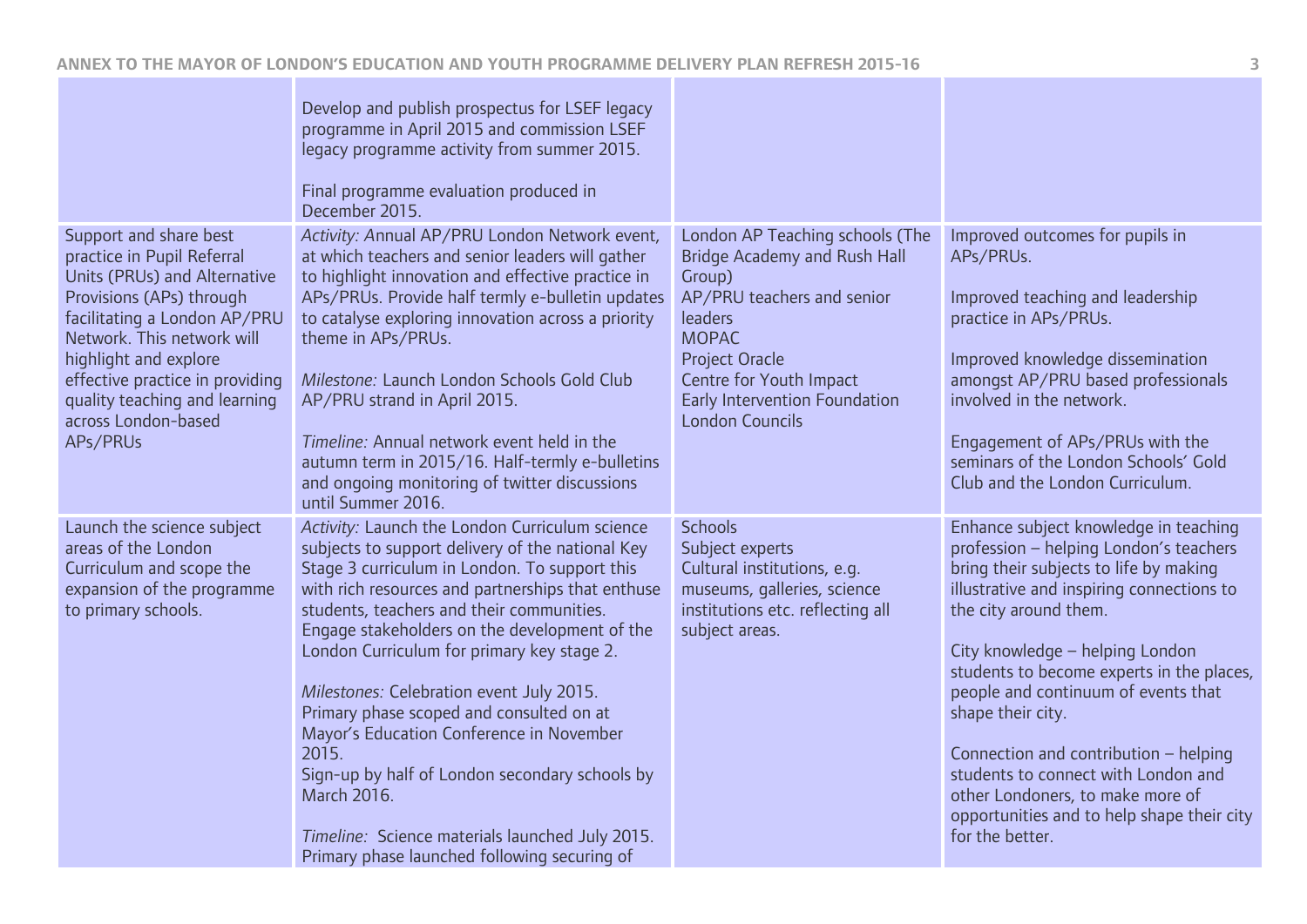|                                                                                                                                                                                                                                                                                                                               | funding in early 2016.                                                                                                                                                                                                                                                                                                                                                                                                                                                |                                                                                                                                                                                                                                           |                                                                                                                                                                                                                                                                                                             |
|-------------------------------------------------------------------------------------------------------------------------------------------------------------------------------------------------------------------------------------------------------------------------------------------------------------------------------|-----------------------------------------------------------------------------------------------------------------------------------------------------------------------------------------------------------------------------------------------------------------------------------------------------------------------------------------------------------------------------------------------------------------------------------------------------------------------|-------------------------------------------------------------------------------------------------------------------------------------------------------------------------------------------------------------------------------------------|-------------------------------------------------------------------------------------------------------------------------------------------------------------------------------------------------------------------------------------------------------------------------------------------------------------|
| To oversee and support the<br>delivery of the LSEF Children<br>in Care project (London<br>Fostering Achievement) to<br>provide specialist training<br>and strategies to foster<br>carers, designated teachers<br>and other professionals to<br>support the educational<br>attainment of children in care<br>and care leavers. | Activity: Oversee the London Fostering<br>Achievement project and ensure delivery of<br>target outputs and outcomes, and disseminate<br>good practice to the children in care sector.<br>Milestone: Evaluation of programme submitted<br>to the GLA and findings disseminated to the<br>sector.<br>Timeline: Evaluation produced by November<br>2015.                                                                                                                 | <b>Local Authorities</b><br><b>Foster Carers</b><br><b>Teachers</b><br>Children in Care<br><b>Schools</b><br>Social workers                                                                                                               | Improve outcomes, including educational<br>attainment, of children in care and care<br>leavers.<br>Improve relationships and effective<br>working between foster carers and<br>schools.                                                                                                                     |
|                                                                                                                                                                                                                                                                                                                               | Preparing young Londoners for life and work in a global city                                                                                                                                                                                                                                                                                                                                                                                                          |                                                                                                                                                                                                                                           |                                                                                                                                                                                                                                                                                                             |
| Build links between the<br>education and business<br>sectors by developing better<br>brokerage, raising awareness<br>of the need for, and benefits<br>of high quality work<br>experience and<br>apprenticeships, and<br>encouraging greater<br>collaboration.                                                                 | Activity: Develop and launch the London<br>Ambitions website to help schools and colleges<br>access the careers education and work experience<br>opportunities offered by London's businesses.<br>Deliver the 2015 Inspiresme Week programme.<br>Milestone: London Ambitions website launch.<br>100 young people take part in Inspiresme Week<br>October 2015.<br>Timeline:<br>London Ambitions website commissioned spring<br>2015 and launched in autumn term 2015. | <b>London Ambitions Task and Finish</b><br>Group, London Enterprise Panel<br>(LEP)<br>Young People's Skills and<br><b>Employment Board (YPES)</b><br><b>London Councils</b><br><b>Skills Funding Agency</b><br>European Social Fund (ESF) | Better links between the education and<br>business sectors across the capital.<br>Increased supply and take up of careers<br>education, work experience and<br>apprenticeship opportunities for young<br>Londoners.<br>Increased take up of apprenticeship<br>opportunities by young people aged 16-<br>18. |
| Generate improvement in the<br>quality of London schools'<br>careers guidance by<br>supporting schools to meet<br>their careers duty.                                                                                                                                                                                         | Activity: Lead the development of the new ESF<br>Careers Clusters programme that will establish up<br>to 12 geographic or sectoral clusters of schools<br>and FE colleges to improve the labour market<br>relevance of Education. Clusters will support<br>school and college leaders to design a high<br>quality careers quidance offer; pilot sustained                                                                                                             | <b>Schools</b><br>FE and HE institutions (including<br>Russell and 1994 Groups),<br>Wide range of providers including<br>charities, social enterprise and<br>private sector providers<br>London employers                                 | Reduced student drop-out rates at sixth<br>form and further and higher education<br>levels.<br>Reduced number of young people<br>leaving school or college and not in<br>education, employment or training                                                                                                  |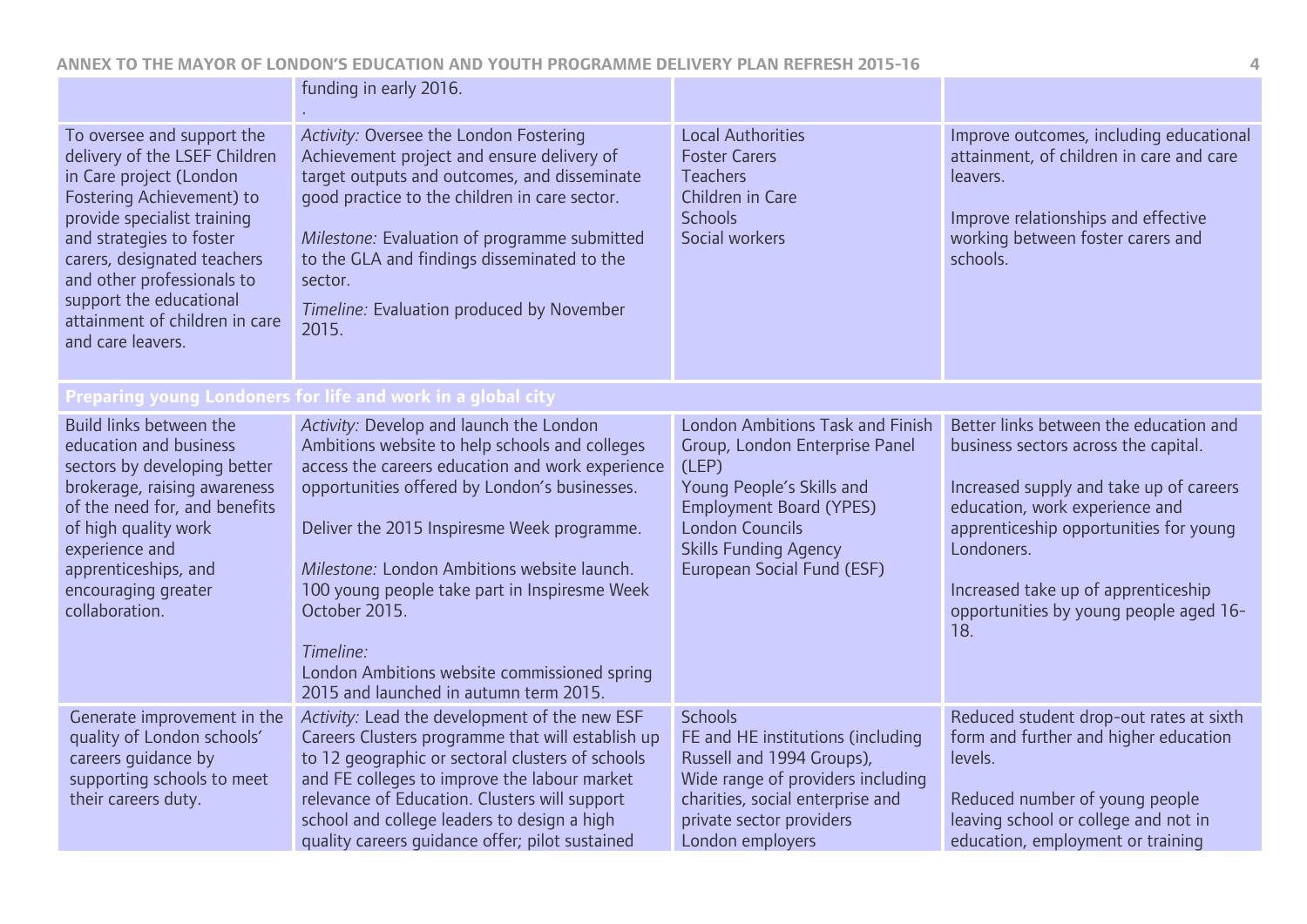|                                                                                                                                                                                                                                                                         | employer and HE activities; deliver careers and<br>employer CPD, and match pupils with work<br>placements and internships.<br>Milestone: Finalise Skills Funding Agency/ESF<br>commissioning documentation. Support SFA<br>market warming events to ensure London's<br>schools, colleges, employers, business support<br>organisations and careers education providers are<br>aware of the ESF 2014-20 commissioning process<br>and the careers clusters programme.<br>Timeline: LEP endorsement of ESF 2014-2020<br>programme by spring 2015<br>Market warming events in summer term 2015.<br>Commission Careers Clusters in autumn term<br>2015.<br>Careers Cluster network established by spring<br>2016. | YPES/LEP<br><b>Skills Funding Agency</b>                                                                         | (NEET) at 18 years.<br>Increase in numbers of school leavers<br>who feel well informed to make careers,<br>education and training decisions.<br>Increase in employers' confidence in<br>young people's employability skills.                                      |
|-------------------------------------------------------------------------------------------------------------------------------------------------------------------------------------------------------------------------------------------------------------------------|--------------------------------------------------------------------------------------------------------------------------------------------------------------------------------------------------------------------------------------------------------------------------------------------------------------------------------------------------------------------------------------------------------------------------------------------------------------------------------------------------------------------------------------------------------------------------------------------------------------------------------------------------------------------------------------------------------------|------------------------------------------------------------------------------------------------------------------|-------------------------------------------------------------------------------------------------------------------------------------------------------------------------------------------------------------------------------------------------------------------|
| Improve links between<br>schools in disadvantaged<br>areas and research intensive<br>universities, by supporting<br>universities to widen<br>participation and schools to<br>ensure subject choices made<br>by young people at GCSE and<br>A Level are better informed. | Activity: Build links between universities and<br>schools as core elements of the funded<br>programmes of careers clusters and teacher<br>subject knowledge programmes as part of the<br>LSEF sustainability activity.<br>Develop or improve relationships and formal links<br>between London Ambitions, careers activity and<br>teachers' CPD and subject knowledge including<br>through hubs.<br>Milestone: Identify additional external<br>funding/resources to support activity.<br>Timeline: Scoping and development spring 2015                                                                                                                                                                        | <b>Schools</b><br>Research intensive universities<br><b>Office for Fair Access</b><br>Third sector<br><b>LEP</b> | Effectively targeted widening<br>participation programmes to London<br>students provided by research intensive<br>universities.<br>Increased numbers of disadvantaged<br>young Londoners applying to and<br>gaining places at research intensive<br>universities. |
| Provide a high quality careers<br>education and quidance offer<br>to students attending the<br>four London Academies<br><b>Enterprise Trust academies to</b>                                                                                                            | Activity: Share early findings and lessons learned<br>from the Championing Careers Guidance in<br>Schools report.<br>Complete full impact evaluation and disseminate<br>findings.                                                                                                                                                                                                                                                                                                                                                                                                                                                                                                                            | <b>LAET</b><br><b>CFE Research</b>                                                                               | Established models of best practice that<br>improve destination outcomes, which can<br>be shared more widely with London<br>schools and policy makers.                                                                                                            |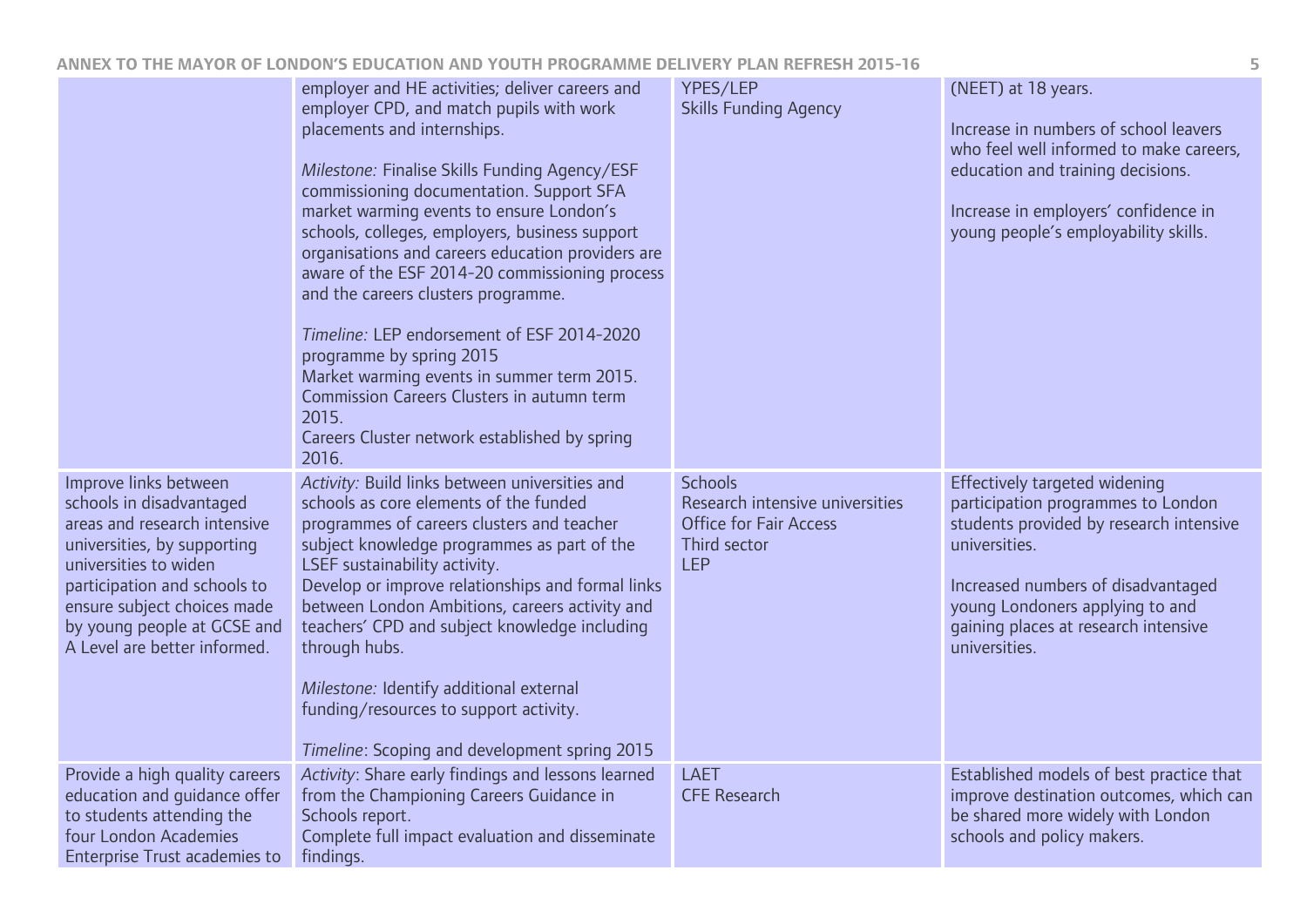## **ANNEX TO THE MAYOR OF LONDON'S EDUCATION AND YOUTH PROGRAMME DELIVERY PLAN REFRESH 2015-16 6**

| The evaluation report which capture     |
|-----------------------------------------|
| details of the models and the impact of |
| activity across the academies.          |
|                                         |
|                                         |
|                                         |
|                                         |
|                                         |
|                                         |
|                                         |

| Continue to conduct analysis<br>of school performance across<br>London and in international<br>comparison in order to keep<br>building our knowledge and<br>understanding of London's<br>performance and to identify<br>areas that need improvement<br>or could benefit from high-<br>quality new education<br>provision. | Activity: Work with the Institute of Education to<br>provide London level comparators based on PISA<br>(Programme for International Student<br>Assessment) data matched with the National<br>Pupil Database. This will allow us accurately to<br>benchmark London's education performance at<br>city level against areas with high performance in<br>international tests, such as Shanghai and<br>Singapore.<br>Milestone: Commission PISA comparators for<br>London, working through DfE, in spring 2015.<br>Timeline: Publish a full report in spring 2016. | <b>DfE</b><br><b>OECD</b><br><b>Researchers</b>                                              | The analysis will provide a better<br>understanding of London's education<br>performance in international comparison.<br>This enables London's schools and<br>colleges to aspire to further improvement<br>in our global competitiveness. |
|---------------------------------------------------------------------------------------------------------------------------------------------------------------------------------------------------------------------------------------------------------------------------------------------------------------------------|---------------------------------------------------------------------------------------------------------------------------------------------------------------------------------------------------------------------------------------------------------------------------------------------------------------------------------------------------------------------------------------------------------------------------------------------------------------------------------------------------------------------------------------------------------------|----------------------------------------------------------------------------------------------|-------------------------------------------------------------------------------------------------------------------------------------------------------------------------------------------------------------------------------------------|
| Build on the successful<br>launch of the London Schools<br>Atlas. Continue to identify<br>relevant datasets which offer<br>additional layers of<br>understanding and clarity<br>around the challenges faced<br>by those responsible for<br>planning the provision of<br>school places and other<br>education provision.   | Activity: Identify relevant datasets for inclusion as<br>additional thematic layers within the London<br>Schools Atlas, including sixth forms', FE and HE<br>data.<br>Milestone: Successful update of the Atlas by GLA<br>Intelligence Unit with 2015 School Census and<br>other data, such as Gold Club schools. Inclusion<br>of additional thematic layers for A Level<br>performance across schools.<br>Timeline: School Census Update by December                                                                                                         | <b>Department for Education</b><br><b>London Local Authorities</b><br><b>London Councils</b> | The London Schools Atlas will provide<br>improved transparency regarding the<br>school place planning landscape, moving<br>towards a shared understanding of the<br>challenges faced on both supply and<br>demand sides.                  |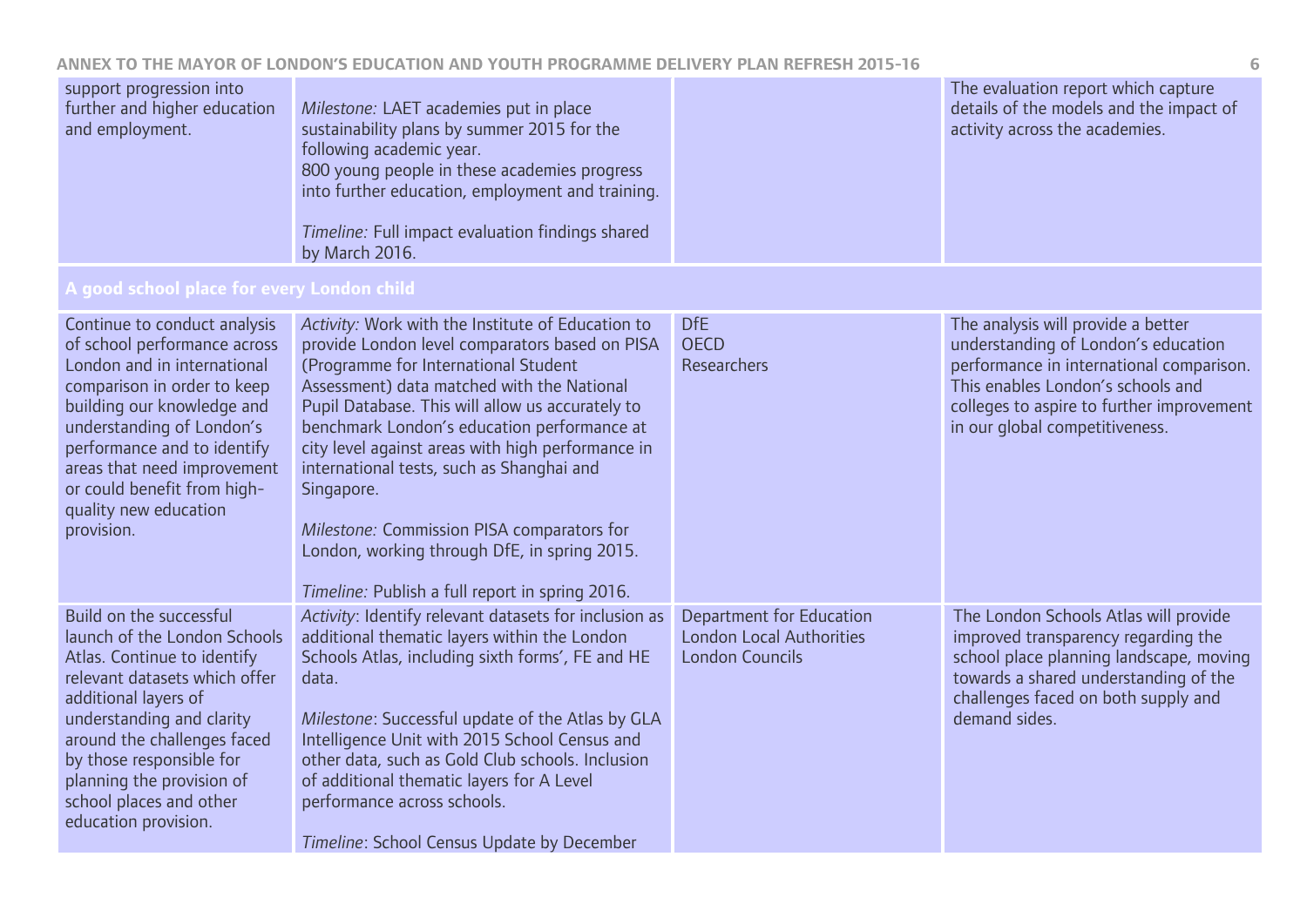|                                                                                                                                                    | 2015.                                                                                                                                                                                                                                                                                                                                                                                                                                                                                                                                                                                                                                                                                    |                                                                                                                                                                                                                                                                                                                                     |                                                                                                                                                                                                                                                                                                                                                                                                                                         |  |
|----------------------------------------------------------------------------------------------------------------------------------------------------|------------------------------------------------------------------------------------------------------------------------------------------------------------------------------------------------------------------------------------------------------------------------------------------------------------------------------------------------------------------------------------------------------------------------------------------------------------------------------------------------------------------------------------------------------------------------------------------------------------------------------------------------------------------------------------------|-------------------------------------------------------------------------------------------------------------------------------------------------------------------------------------------------------------------------------------------------------------------------------------------------------------------------------------|-----------------------------------------------------------------------------------------------------------------------------------------------------------------------------------------------------------------------------------------------------------------------------------------------------------------------------------------------------------------------------------------------------------------------------------------|--|
| Establish a pan-London<br>scheme for the production of<br>schools rolls projections on<br>behalf of the GLA and<br>London Boroughs.                | Activity: Intelligence Unit to progress strategic<br>projections of future demand which could be<br>used as the basis for a pan-London strategic<br>pupil needs assessment.<br>Milestone: To incorporate updated demographic<br>data from the 2011 Census, consistent with the<br>London Plan. Following consultation with<br>London Councils to publish these in the Schools<br>Atlas/London Data Store.<br>Timeline: To complete by summer/early autumn<br>2015.                                                                                                                                                                                                                       | <b>London Local Authorities</b><br><b>London Councils</b><br><b>DfE</b>                                                                                                                                                                                                                                                             | The provision of a more complete picture<br>of the need for new schools places in<br>London and support joint advocacy to<br>central government on the resource<br>implications for London.                                                                                                                                                                                                                                             |  |
| Develop early education and<br>childcare options which are of<br>high quality, are sustainable<br>and can better be accessed by<br>London parents. | Activity: Continue to support the national<br>government initiative to encourage more schools<br>to provide 8.00am-6.00pm childcare.<br>Develop pilot activity to improve the quality and<br>effective combinations of early years education<br>and childcare.<br>Explore further business input, for example,<br>business development support for on-site<br>childcare facilities, and recognition programme<br>for businesses that are operating 'family friendly'<br>practices.<br>Milestone: Develop early years pilot<br>requirements summer 2015 and models for<br>business engagement autumn 2015.<br>Timeline: Scope funding sources summer 2015.<br>Establish delivery in 2016. | <b>DfE</b><br><b>London Councils</b><br><b>Local Authorities</b><br><b>Schools</b><br><b>Family and Childcare Trust</b><br><b>PACEY</b><br><b>London Early Years Network</b><br><b>Association of London Directors</b><br>of Children's Services (ALDCS)<br>Early Intervention Foundation<br>(EIF)<br>EEF<br><b>Health Partners</b> | To improve early years education and<br>childcare quality and sustainability of<br>funding.<br>Supported organisations working on early<br>years and childcare to deliver better<br>outcomes for London on 'quality',<br>including Ofsted ratings, high quality<br>staff and clear information for parents;<br>'access', including an increased number<br>of early years places, particularly in inner<br>London; and 'sustainability'. |  |
| Fostering engagement and building resilience among London's young people                                                                           |                                                                                                                                                                                                                                                                                                                                                                                                                                                                                                                                                                                                                                                                                          |                                                                                                                                                                                                                                                                                                                                     |                                                                                                                                                                                                                                                                                                                                                                                                                                         |  |

| Monitor delivery of the | Activity: To run a range of in-school leadership                         | The four funded projects | Improved educational attainment and      |
|-------------------------|--------------------------------------------------------------------------|--------------------------|------------------------------------------|
|                         | Mayor's Leadership Clubs to programmes for over 1500 pupils to encourage | Schools                  | behaviour of pupils participating in the |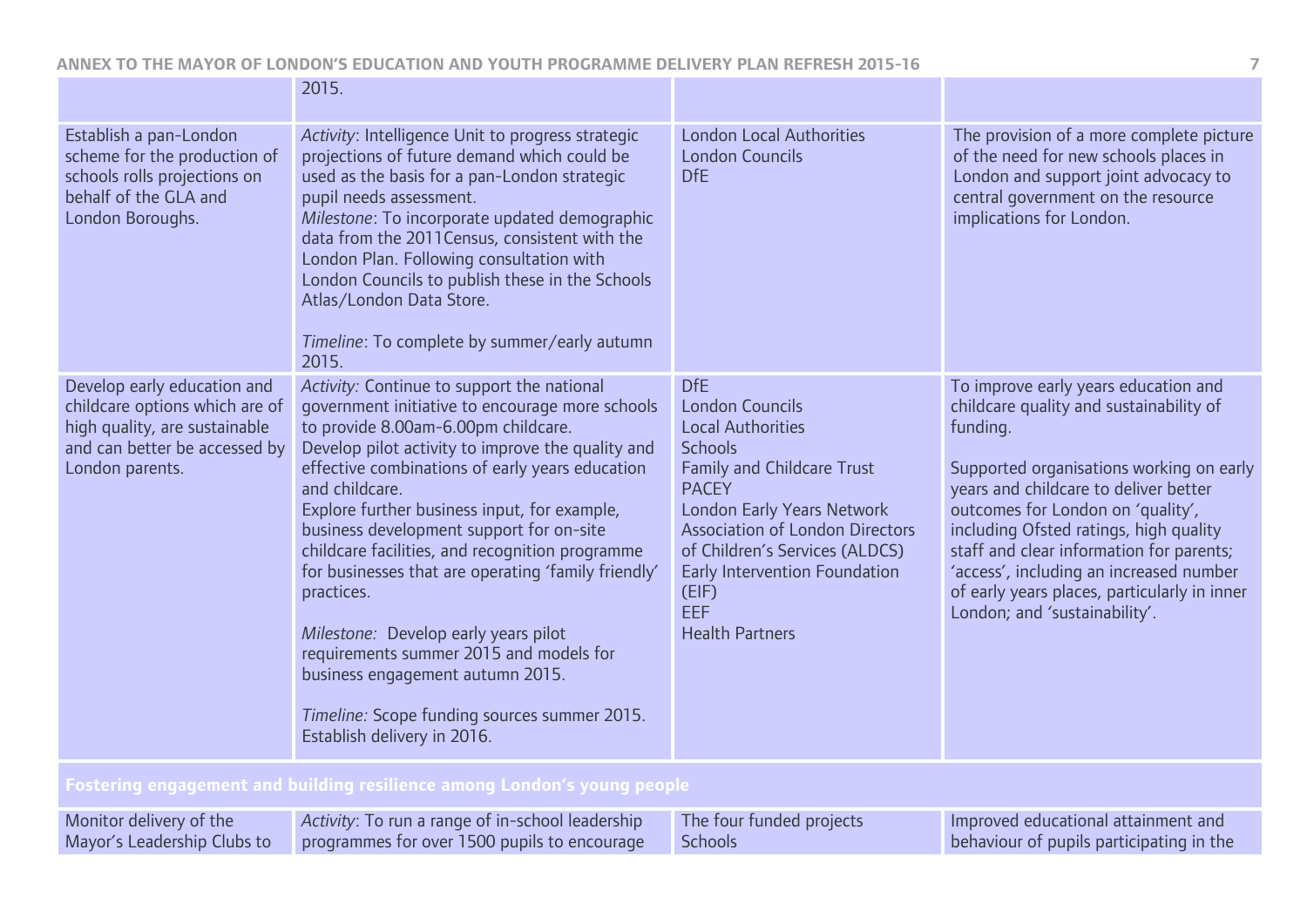| ensure the four funded<br>projects meet their target<br>outputs and outcomes to<br>improve educational<br>attainment of participating<br>pupils.                                                                                                                                                                                                       | better attainment and behaviour among<br>participating pupils.<br>Milestone: Support providers to address<br>programme sustainability beyond September<br>2015.<br>Timeline: Year 3 programmes to run to<br>September 2014 - July 2015. Evaluation of the<br>programme is due by May 2015.                                                                                                                                                                                                                                                                                                                                                                                          | External evaluator<br><b>Potential funders</b>                                                                                                                                                         | programmes.<br>The evaluation report will provide an<br>overview of successful practice, in the<br>context of each of the leadership clubs<br>delivering distinct and non-comparable<br>programmes.                                                                                           |
|--------------------------------------------------------------------------------------------------------------------------------------------------------------------------------------------------------------------------------------------------------------------------------------------------------------------------------------------------------|-------------------------------------------------------------------------------------------------------------------------------------------------------------------------------------------------------------------------------------------------------------------------------------------------------------------------------------------------------------------------------------------------------------------------------------------------------------------------------------------------------------------------------------------------------------------------------------------------------------------------------------------------------------------------------------|--------------------------------------------------------------------------------------------------------------------------------------------------------------------------------------------------------|-----------------------------------------------------------------------------------------------------------------------------------------------------------------------------------------------------------------------------------------------------------------------------------------------|
| Disseminate learning from the<br>Mayor's Mentoring<br>Programme and commission<br>phase 3 of the programme                                                                                                                                                                                                                                             | Activity: Scoping activity for a phase 3 of the<br>programme.<br>Milestone: Evaluation report published in July<br>2015. Announcement of phase 3 programme in<br>autumn 2015.<br>Timeline: Spring 2015 scoping activity for phase<br>3 programme. New programme in delivery by<br>January 2016.                                                                                                                                                                                                                                                                                                                                                                                     | <b>10 Local Delivery Partners</b><br><b>Managing Agent</b><br><b>Evaluators</b><br>London mentoring projects<br>Youth providers                                                                        | To support young people to remain in<br>education, improve relationships with<br>schools and parents and build their<br>aspiration for the future.<br>The evaluation report will establish<br>effective models for delivery of<br>mentoring and set out the impact on<br>mentors and mentees. |
| Support young people to<br>become economically active,<br>civically engaged, healthy and<br>responsible citizens through<br>continued delivery of the GLA<br>youth engagement<br>programme.<br>Youth led activity to establish<br>and develop new links with<br>community partners and<br>services to encourage positive<br>outcomes for young people. | Activity: Youth engagement projects designed<br>and delivered by the Peer Outreach Team.<br>Milestone: Delivery of Young Londoner<br>Participation Network meetings; managing the<br>Lynk Up Crew of young Londoners aged 7-15;<br>delivering projects over the year addressing<br>young people's concerns around safety, health,<br>culture, careers, and support to vulnerable<br>groups.<br>Timeline: London Health Commission and Public<br>Health England Project on access to health<br>services (first phase) June 2015.<br>Redbridge PRU mentoring programme completes<br>in July 2015.<br>Royal London Society for the Blind disability<br>project and event October 2015. | Young people<br><b>Schools</b><br><b>Businesses</b><br><b>Community Groups</b><br><b>Local Authorities</b><br><b>GLA</b> group (functional bodies)<br>Young Londoner Participation<br>Network members. | Policy and programme activity in the GLA<br>and other agencies is better aligned with<br>the concerns and perspectives of children<br>and young people in London.<br>Peer Outreach Team members develop<br>personal skills and move into education<br>or employment.                          |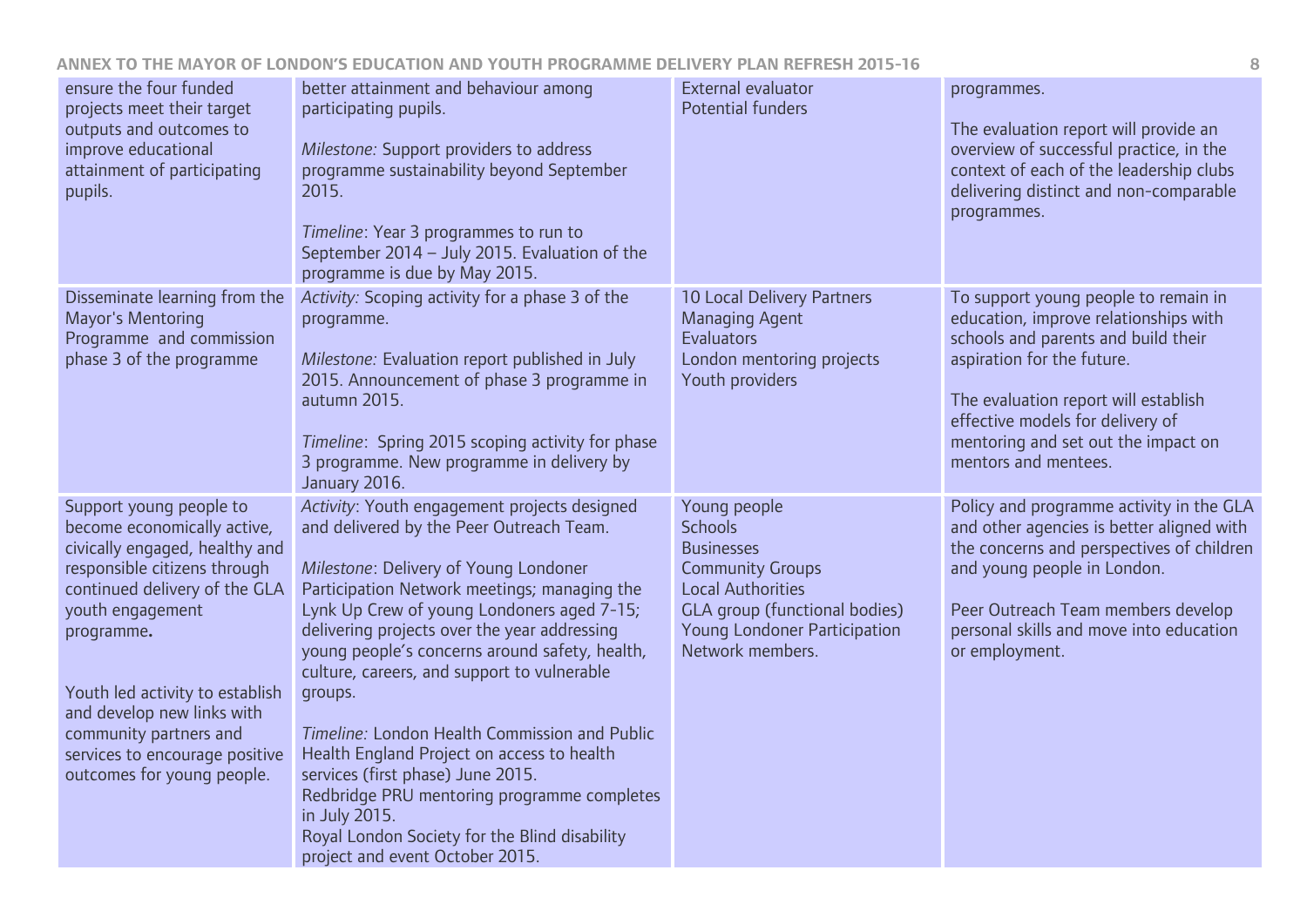|                                                                                                                                                                                                                                                                                                                       | Peer evaluating the GLA's Leadership Clubs<br>programme completes March 2016.                                                                                                                                                                                                                                                                                                                                                                                                                                                                                                                                                                                                                                                                                                                                                                                                                                                                              |                                                                                                                                                                                  |                                                                                                                                                                                                                       |
|-----------------------------------------------------------------------------------------------------------------------------------------------------------------------------------------------------------------------------------------------------------------------------------------------------------------------|------------------------------------------------------------------------------------------------------------------------------------------------------------------------------------------------------------------------------------------------------------------------------------------------------------------------------------------------------------------------------------------------------------------------------------------------------------------------------------------------------------------------------------------------------------------------------------------------------------------------------------------------------------------------------------------------------------------------------------------------------------------------------------------------------------------------------------------------------------------------------------------------------------------------------------------------------------|----------------------------------------------------------------------------------------------------------------------------------------------------------------------------------|-----------------------------------------------------------------------------------------------------------------------------------------------------------------------------------------------------------------------|
| Support young people at high<br>risk of becoming NEET (not<br>in education, employment or<br>training) with targeted<br>interventions for young<br>people with learning<br>difficulties, young people<br>who have been excluded from<br>school and young people who<br>have been remanded or<br>sentenced to custody. | Activity: Final year of delivery of ESF match<br>funded targeted projects to provide bespoke<br>support for young people with learning<br>difficulties and disabilities, $14 - 16$ year olds who<br>have been excluded from school or are at risk of<br>exclusion from school, and young Londoners<br>aged between 14 and 17 who have either been<br>remanded or sentenced to custody.<br>GLA to lead development of the ESF 2014-2020<br>targeted NEET programme.<br>Milestone: Current programme evaluation<br>published in final quarter of 2015-16.<br>Finalise Skills Funding Agency/ESF<br>commissioning documentation.<br>Undertake market warming events to ensure<br>providers are aware of the ESF 2014-20<br>commissioning process.<br>LEP endorsement of ESF 2014-2020 programme.<br>SFA launch commissioning (PQQ and ITT).<br>Timeline: Current projects are due to close by<br>December 2015.<br>New delivery to commence by December 2015. | <b>Delivery Partners</b><br>European Social Fund (ESF)<br><b>YPES</b><br><b>LEP</b><br>London ESF Co-financers (SFA,<br>London Councils, NOMS, DWP,<br>GLA)                      | Reduced numbers of high-risk young<br>people not in education employment or<br>training.<br>The outcomes will be captured through<br>the evaluation and performance<br>monitoring data from the funded<br>programmes. |
| Youth Innovation Fund to<br>support young people aged<br>16 to 24 into sustained<br>education and employment.                                                                                                                                                                                                         | Activity: Develop the proposed ESF match funded<br>Youth Innovation Fund to stimulate new entrants<br>into the ESF delivery partner market and<br>maximise GLA's coordination and influencing<br>role. The Fund aims to pilot employer-led<br>delivery models, target Looked After Children<br>(and former LAC) for support into education or<br>work, and a project to support Key Stage 5<br>student dropout rates.                                                                                                                                                                                                                                                                                                                                                                                                                                                                                                                                      | <b>Delivery Partners</b><br><b>FE Colleges</b><br><b>Local Authorities</b><br><b>YPES</b><br><b>LEP</b><br>London ESF Co-financers (SFA,<br>London Councils, NOMS, DWP,<br>GLA). | Reduced numbers of London young<br>people not in education, employment or<br>training.                                                                                                                                |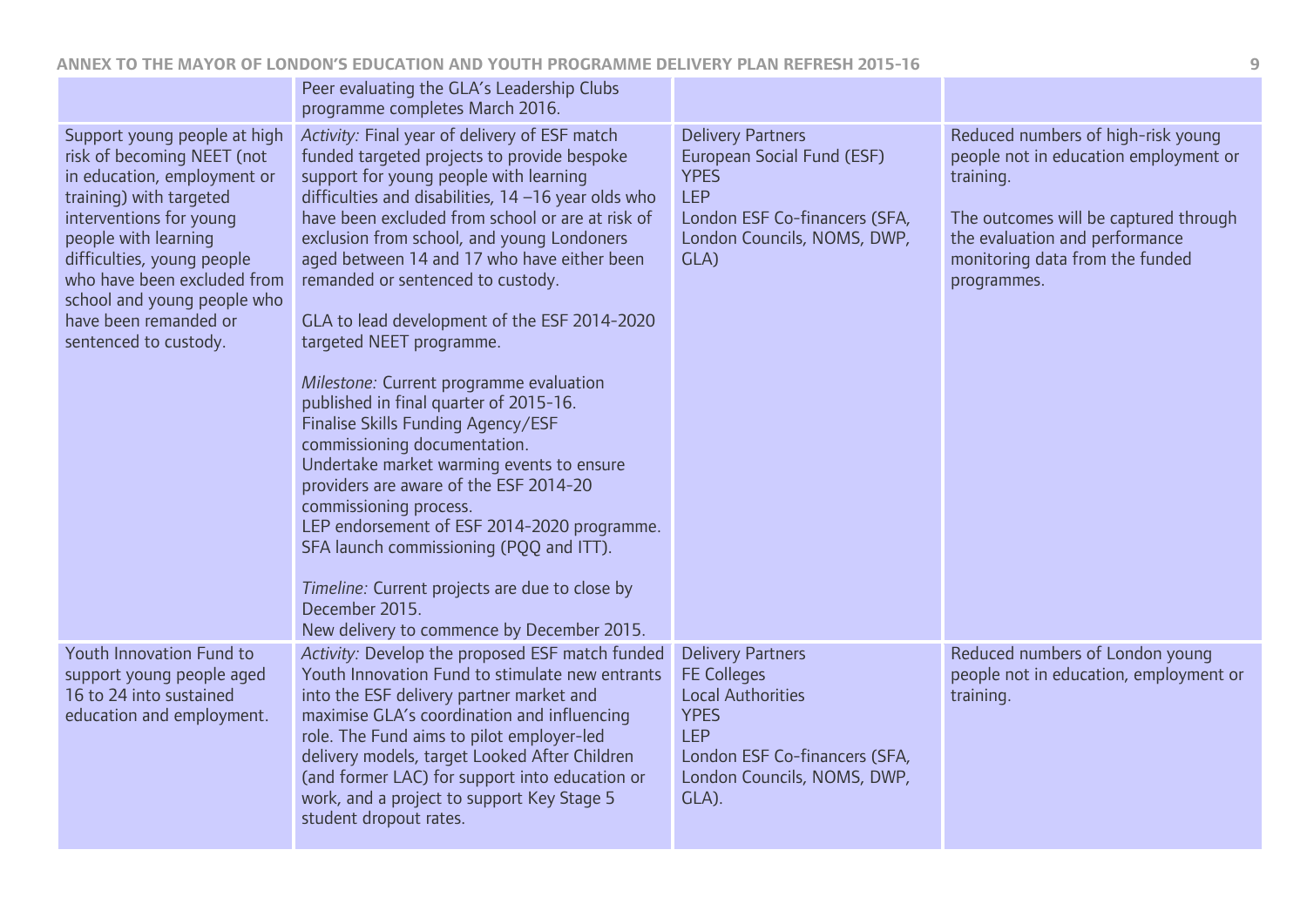|                                                                                                                                                                                  | Milestone: Include in GLA's application to<br>become an ESF Provider.<br>Conduct further consultation and market<br>warming.<br>Commence grant application round.<br>Timeline: ESF Provider application completed by<br>June 2015. Obtain internal approvals and further<br>consultation by September 2015. Fund<br>application launch by December 2015.                                                                                                                                                                                                                                                                      |                                                                                                                                                                                                 |                                                                                                                                                                                                              |
|----------------------------------------------------------------------------------------------------------------------------------------------------------------------------------|-------------------------------------------------------------------------------------------------------------------------------------------------------------------------------------------------------------------------------------------------------------------------------------------------------------------------------------------------------------------------------------------------------------------------------------------------------------------------------------------------------------------------------------------------------------------------------------------------------------------------------|-------------------------------------------------------------------------------------------------------------------------------------------------------------------------------------------------|--------------------------------------------------------------------------------------------------------------------------------------------------------------------------------------------------------------|
| Investigate the feasibility of a<br>Social Impact Bond (SIB) to<br>support adolescents on the<br>edge of care.                                                                   | Activity: Continue to investigate the potential for<br>a pan-London Edge of Care Social Impact Bond<br>to reduce the number of adolescents entering<br>care.<br>Milestone: Submit funding application to the<br>Commissioning Better Social Outcome Fund for<br>SIB Development.<br>If application successful, procure and carry out<br>technical support with the participating boroughs<br>to develop a well-planned, high quality full SIB<br>application to The Big Lottery.<br>Timeline: Development of the funding<br>application by June 2015. Procure and carry out<br>technical support from July 2015 - March 2016. | <b>Local Authorities</b><br>The Big Lottery                                                                                                                                                     | Reducing numbers of adolescents<br>entering care.<br>Improved understanding of Social Impact<br>Bonds and alternative financing models.                                                                      |
| Cross-cutting programme activity                                                                                                                                                 |                                                                                                                                                                                                                                                                                                                                                                                                                                                                                                                                                                                                                               |                                                                                                                                                                                                 |                                                                                                                                                                                                              |
| Provide a knowledge hub for<br>research, evidence and best<br>practice in education to share<br>and disseminate with London<br>schools and education and<br>youth professionals. | Activity: Continued delivery of Project Oracle,<br>evidence hub and repository of knowledge to<br>understand and share "what works" in youth and<br>education programmes in London.<br>A knowledge mobilisation strand of the LSEF to<br>share learning and schools can use of research<br>and evidence to improve their practice.<br>Build our understanding of what works jointly<br>and expand our reach and impact jointly with                                                                                                                                                                                           | Co-funders: Economic and Social<br>Research Council (ESRC) and<br>Mayor's Office for Policing and<br>Crime (MOPAC)<br>EIF<br><b>EEF</b><br>Project Oracle<br><b>School Improvement Networks</b> | Improved education and youth practice<br>across schools in London.<br>Improved quality and efficiency of<br>interventions to improve outcomes for<br>children and young people programmes<br>in the capital. |